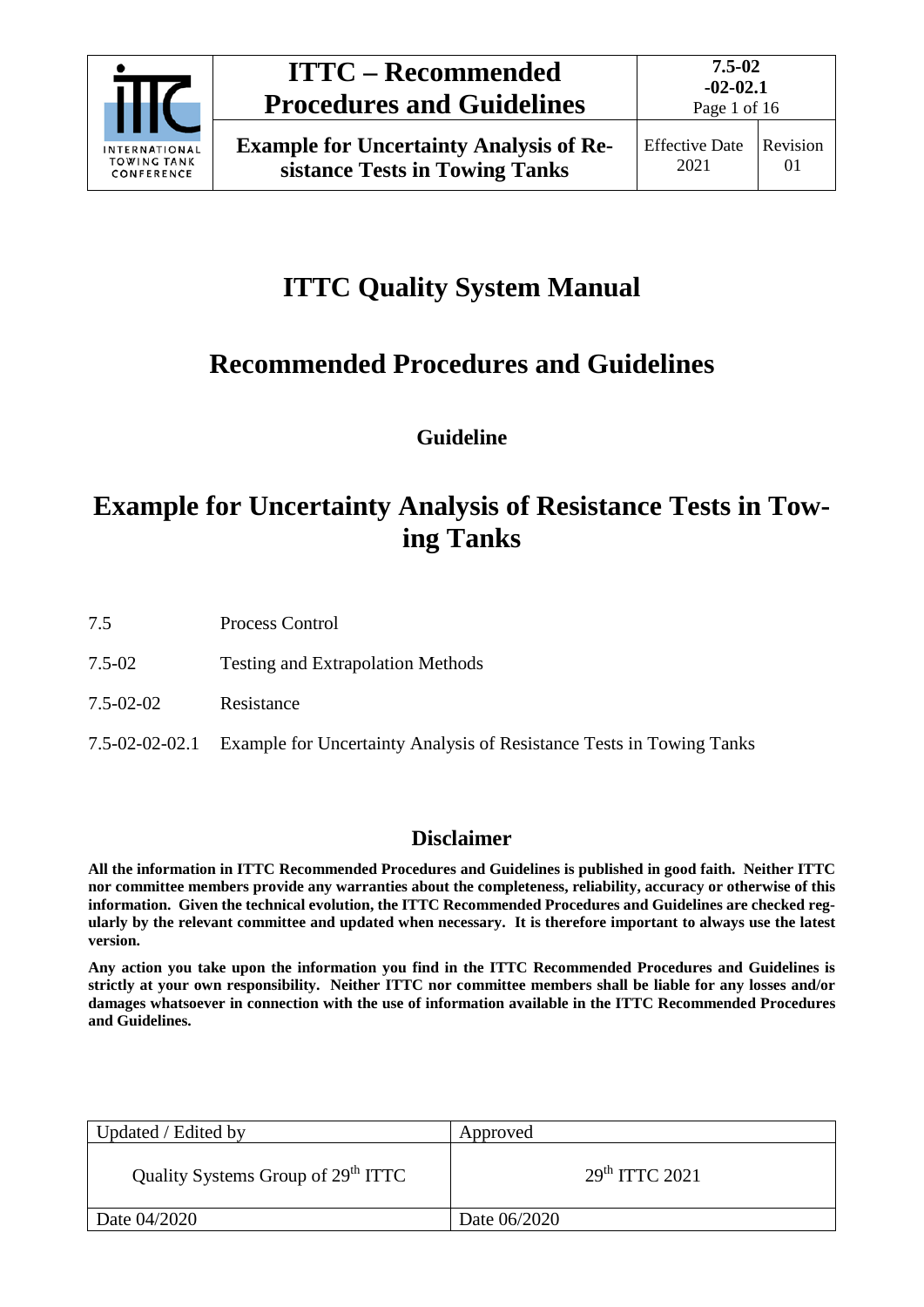

**Example for Uncertainty Analysis of Resistance Tests in Towing Tanks**

**7.5-02**

## **Table of Contents**

| 1. |                  |       | <b>PURPOSE OF PROCEDURE3</b>                                    |  |
|----|------------------|-------|-----------------------------------------------------------------|--|
| 2. |                  |       | <b>GENERAL DESCRIPTION OF THE</b><br><b>EXAMPLE MODEL TEST3</b> |  |
|    |                  |       |                                                                 |  |
|    |                  |       |                                                                 |  |
|    |                  | 2.1.1 |                                                                 |  |
|    |                  |       |                                                                 |  |
|    |                  | 2.2.1 | Froude Number 4                                                 |  |
|    |                  |       |                                                                 |  |
|    |                  | 2.2.3 |                                                                 |  |
|    | 2.3              |       | Data of Resistance Measurement6                                 |  |
| 3. |                  |       | <b>UNCERTAINTY EVALUATION6</b>                                  |  |
|    |                  |       |                                                                 |  |
|    | 3.1              |       |                                                                 |  |
|    | 3.2              |       |                                                                 |  |
|    | 3.3 <sup>2</sup> |       | <b>Instrument Calibration 7</b>                                 |  |
|    |                  | 3.3.1 | Tachometer for Towing Speed7                                    |  |
|    |                  | 3.3.2 | Dynamometer for Resistance 8                                    |  |
|    |                  | 3.3.3 | Devices for Sinkage and Trim9                                   |  |
|    |                  | 3.3.4 | Thermometer for Water                                           |  |
|    |                  |       |                                                                 |  |
|    |                  |       |                                                                 |  |

| <b>RESISTANCE MEASUREMENT 13</b> |
|----------------------------------|
|                                  |
|                                  |
|                                  |
|                                  |
|                                  |
|                                  |

**3.4 [Repeat Tests.....................................10](#page-9-0)** 3.4.1 [Resistance...................................10](#page-9-1)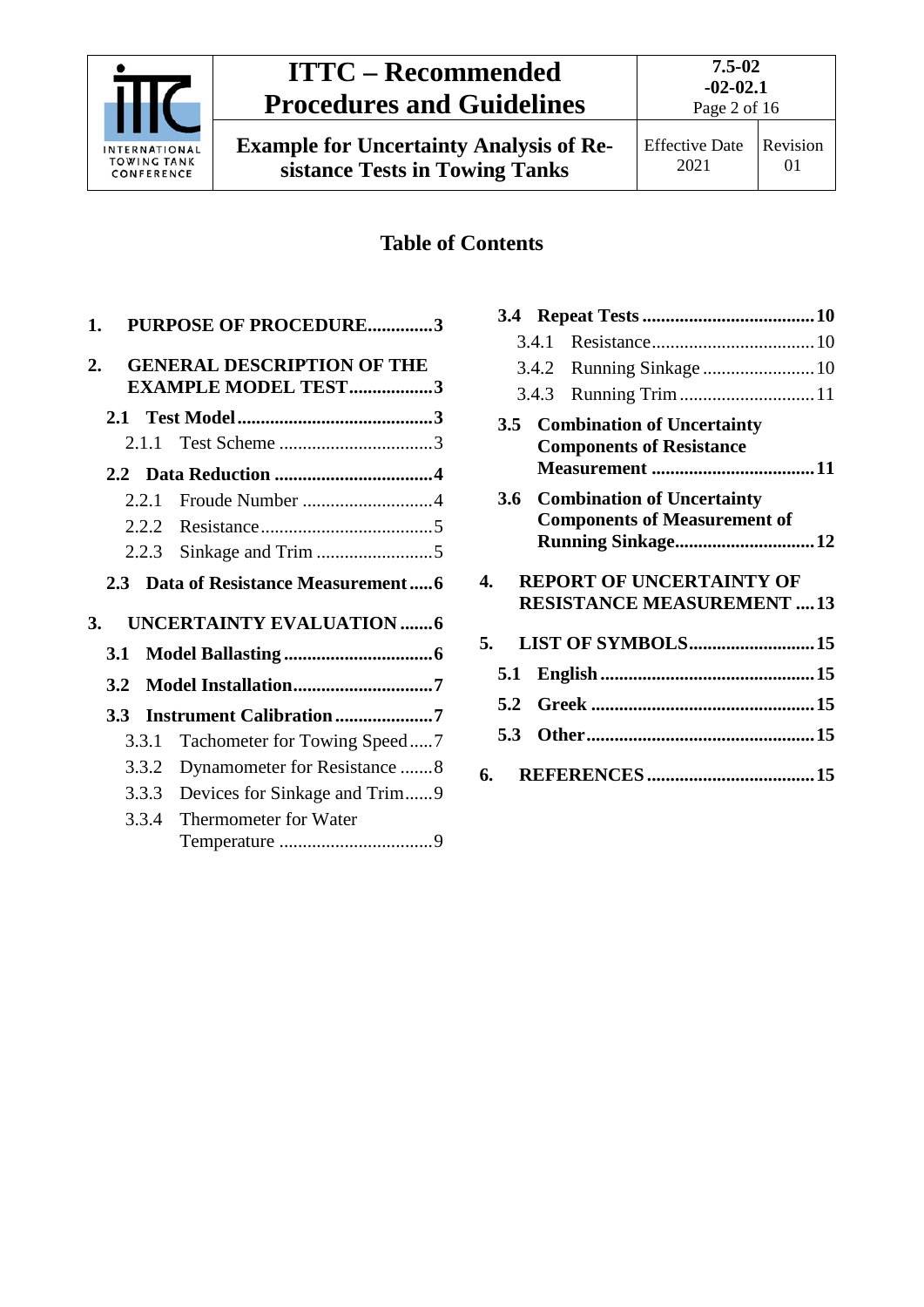

### **Example for Uncertainty Analysis of Resistance Tests in Towing Tank**

#### <span id="page-2-0"></span>**1. PURPOSE OF PROCEDURE**

The purpose of the procedure is to provide a real example in detail for performing uncertainty analysis in towing tank resistance tests that follow the ITTC Procedure 7.5-02-02-01, "Resistance Test" (2017a), in which David Taylor Model Basin (DTMB) model 5415 of a combatant with 5.72 m length is the example.

This procedure can be regarded as a supplement to the ITTC guideline 7.5-02-02-02, "General Guidelines for Uncertainty Analysis in Resistance Tests" (2014a) as well as provide quantitative results for extensive reference, since 41 institutions from 20 countries have participated in the Facility Bias World Wide Campaign, where two geosims of the DTMB model 5415 with 5.720 m and 3.048 m length, respectively, have been tested. The program was formulated at the  $24<sup>th</sup> ITTC$  (2005). Results from 11 towing tanks were reported at the  $27<sup>th</sup> ITTC$  (2014b) for the larger model, and the final results for the smaller model from 10 towing tanks were reported at the  $28<sup>th</sup> ITTC (2017b)$ 

The procedure has been revised for consistency with ITTC Procedure 7.5-02-02-02 (2014a) and Procedure 7.5-02-01-07 (2017c). In particular, the uncertainties are reported primarily as the expanded uncertainty *U*, rather than the standard uncertainty, *u*. A distinction is made in the difference between confidence and prediction limit. The unit of force is Newtons (N) rather than kilograms force (kgf) of the previous version. The reference list has been updated with the procedures from the 28<sup>th</sup> ITTC. Uncertainties related to extrapolation and full-scale prediction are not included in this procedure.

#### <span id="page-2-1"></span>**2. GENERAL DESCRIPTION OF THE EXAMPLE MODEL TEST**

#### <span id="page-2-2"></span>**2.1 Test Model**

A geosim hull model of surface ship, DTMB 5415, with 5.72 m length, made of Wawa wood, was manufactured with 5-axis CNC milling machine at China Surface Ship Research Centre (CSSRC) in late 2012.

The geometric parameters of the model given in [Table 1](#page-3-2) are calculated up to design draught through the numerical model for CNC manufacturing and regarded as theoretical values of this model. The tolerances of model hull lines were measured with a 3D Terrestrial Laser Scanner and satisfy the requirements by the ITTC Procedure 7.5-01-01-01, "Ship Models" (2017d), ±0.05 % *L*PP or ±2.9 mm. A turbulence stimulation wire with diameter of 1.0 mm was mounted at the 19# station (5 % *L*<sub>PP</sub> aft of the FP). The scale ratio of the model is  $\lambda = 24.824$ . Full-scale ship particulars are listed on the web page Simmon (2008).

#### <span id="page-2-3"></span>2.1.1 Test Scheme

This model test was performed in the deepwater towing tank at CSSRC in early summer of 2013 and reported in Wu et al. (2013). The tank is 474 m long from the north to south end, 14 m wide in the test section and 7 m deep.

The measurands are the total resistance of model hull, running sinkage and trim at different Froude numbers. In each set of runs, Froude numbers increase successively from 0.10 to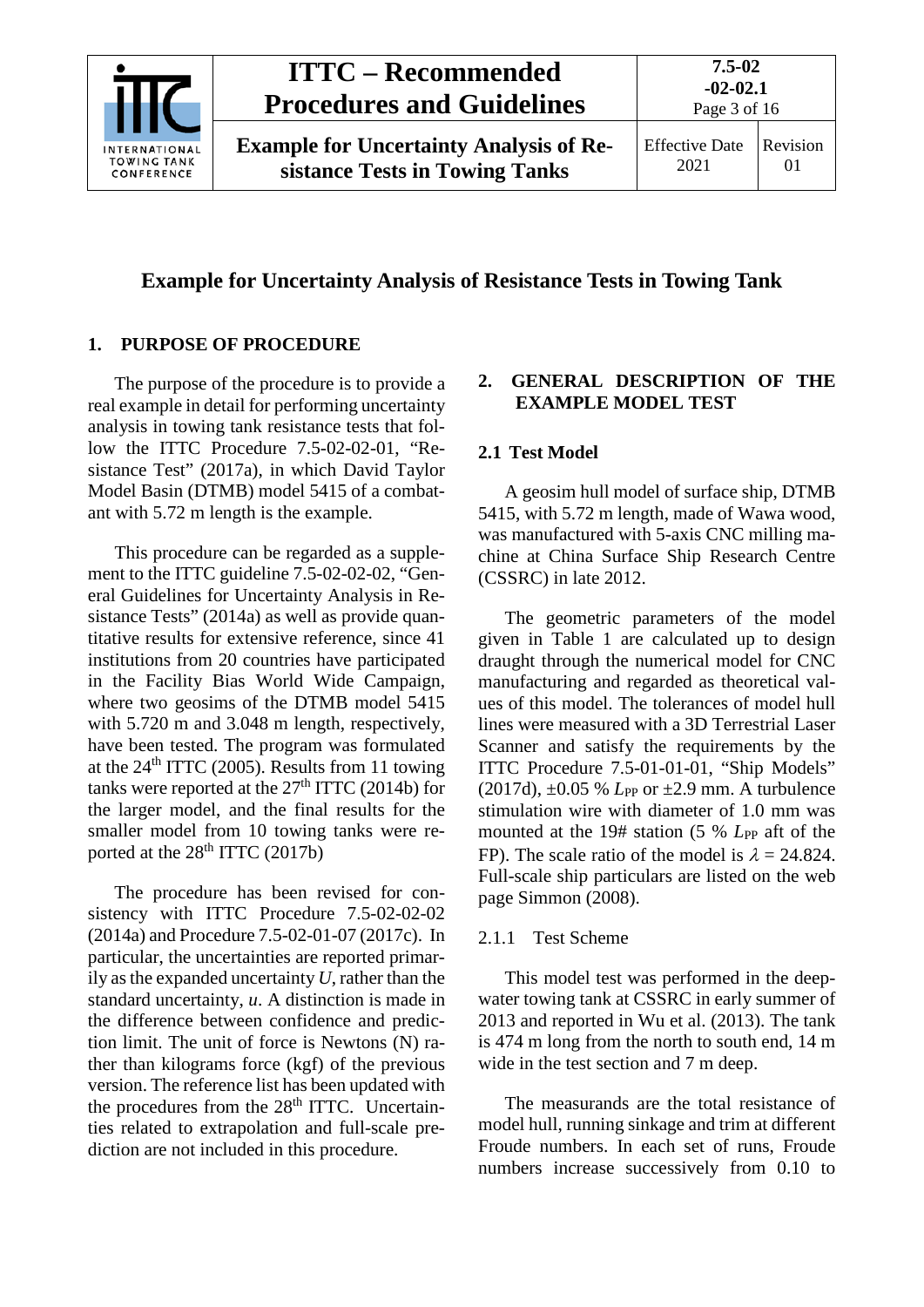

0.45, which are set by towing speeds with the feedback control system of the towing carriage.

<span id="page-3-2"></span>

| Symbol       | Parameter                        | Model  | Units          |
|--------------|----------------------------------|--------|----------------|
| $L_{PP}$     | Length between<br>perpendiculars | 5.7203 | m              |
| $L_{\rm WL}$ | Length on wa-<br>terline         | 5.7258 | m              |
| B            | Breadth on wa-<br>terline        | 0.7666 | m              |
| T            | Draught, even<br>keel            | 0.2480 | m              |
| $A_{\rm M}$  | Midship section<br>area          | 0.1557 | m <sup>2</sup> |
| $A_{W}$      | Waterplane area                  | 3.3968 | $m^2$          |
| S            | Wetted surface<br>area           | 4.8461 | m <sup>2</sup> |
| ▽            | Displacement<br>volume           | 0.5517 | m <sup>3</sup> |

Table 1: Particulars of hull model

In this example, a total of nine (9) repeat sets of runs were performed, for sake of simplicity, continuously and with the same instruments and installation by the same experienced engineers in the same way as the routine practice in the tank. Repeatability is as defined in JCGM (2008).

The dynamometer of type R63 measured resistance. The measurement at each speed is obtained by averaging the time history of the signal from the DAS (Data Acquisition System) in an interval of time,  $\Delta t = n/f_s$ ,

$$
R_{\rm T} = (1/n) \sum_{i=1}^{n} R_i \tag{1}
$$

where,  $f_s$  is the sampling rate, *n* the number of sampling data points,  $R_i$  the  $i$ -th data in the time history. In this example,  $f_s$  is selected as 50 Hz, *Δt* is at least 10 seconds and the low-pass cut-off frequency of filtering is 1.0 Hz. The standard deviation of a filtered time history is usually less than 0.2 % and then, the standard uncertainty of

average of the sampling history will be less than  $0.2\%/\sqrt{500} = 0.009\%$ . That is, the uncertainty of one "reading" (the average value of a time history) from the DAS is negligible.

Two resistive-type linear-motion potentiometers are vertically mounted at the 1# station (2 mm aft of 1#) and 16# station (2 mm fore of 16#), respectively, and the strings are positioned 4294 mm apart for measuring the running trim and sinkage at the mid-station (10#).

The temperature of tank water is measured with three thermometers that are located at near end, middle area and far end of the tank, or, at 50 m, 200 m, and 300 m away from the north end, respectively. The mass density and viscosity of water are determined according to the ITTC Procedure 7.5-02-01-03, "Fresh Water and Seawater Properties" (2011).

The mid-sectional area of model hull is about 0.16 % of the tank sectional area. The blockage correction estimated by the Schuster formula from ITTC Procedure 7.5-02-02-01 (2017e) is negligible.

### <span id="page-3-1"></span><span id="page-3-0"></span>**2.2 Data Reduction**

### 2.2.1 Froude Number

The test was performed at three Froude numbers,  $Fr = 0.10, 0.28,$  and 0.41. The corresponding towing speeds were 0.749, 2.096, and 3.070 m/s, respectively. Towing speed deviates slightly from the nominal value as prescribed, e.g.,  $V = 0.74888$  m/s for  $Fr = 0.10$  according to the Froude number calculation,

<span id="page-3-3"></span>
$$
Fr = V / \sqrt{gL_{\text{WL}}}
$$
 (2)

where,  $L_{\text{WL}}$  is the waterline length and  $q$  the local acceleration of gravity in this example. The resistance measured at an actual towing speed,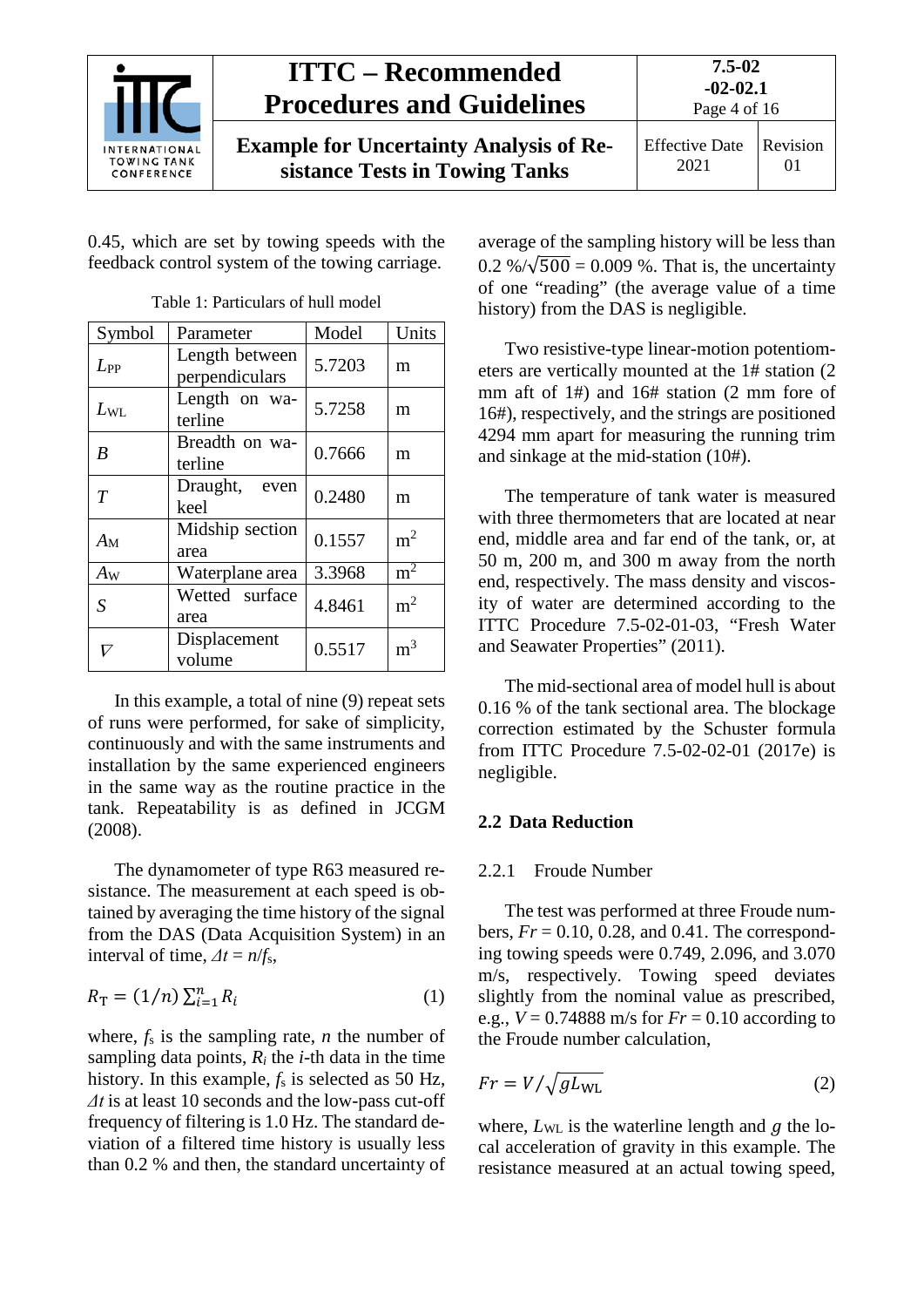

e.g.,  $V = 0.748$  m/s ( $Fr = 0.0999$ ) for  $Fr =$ 0.1000, should be corrected to the nominal speed  $V = 0.74888$  m/s. However, the difference is within the uncertainty estimate for the carriage speed of  $\pm 0.10$  % ( $\pm 0.00075$  m/s) reported in a subsequent section [3.3.1.](#page-6-2)

#### <span id="page-4-0"></span>2.2.2 Resistance

<span id="page-4-2"></span>The total resistance coefficient formula is

$$
C_{\rm T} = 2R_{\rm T} / (\rho S V^2)
$$
 (3)

For a correction to resistance from a difference in velocity of  $\delta V$ ,  $C_T$  must be known as a function of *Fr*. For this model, the relationship is documented in Longo and Stern (2005). Over the range  $Fr = 0.10 \le 0.30$ , the value of  $C_T$  is relatively constant. From Equation [\(3\),](#page-4-2) the correction for velocity over this range is then

$$
\hat{R}_{\rm T} = R_{\rm T} (\delta V + V)^2 / V^2
$$

or for a small δ*V*

$$
\hat{R}_{\rm T} = R_{\rm T} (1 + 2\delta V) / V \tag{4}
$$

At *Fr* = 0.45 from Longo and Stern (2005),  $C_T$  increases linearly, and the slope should be included in the estimate.

The frictional resistance coefficient by the ITTC-1957 model-ship correlation line from ITTC (2005, 2017a) is

$$
C_{\rm F} = 0.075 / (log_{10} Re - 2)^2 \tag{5}
$$

where the Reynolds number is

<span id="page-4-6"></span>
$$
Re = V L / v \tag{6}
$$

*L* is selected as the waterline length in this example and  $\nu$  the water kinematic viscosity. The effect of a little temperature variation on the model geometry is considered negligible.

For comparison between tests for the same test condition, the residuary resistance coefficient is applied

<span id="page-4-3"></span>
$$
C_{\rm R} = C_{\rm T} - (1 + k)C_{\rm F} \tag{7}
$$

where  $k$  is the form factor. The form factor is computed by the Prohaska method from ITTC Procedure 7.5-02-01-01 (2017a). By linear regression analysis from the following:

$$
C_{\rm T}/C_{\rm F} - 1 = k + b(Fr^4/C_F)
$$
 (8)

where  $k$  is the intercept and  $b$  is the slope. From ITTC (2014b),  $k = 0.15$  for Worldwide Campaign.

On the assumption of constant residuary coefficient for small changes, from Equation [\(7\),](#page-4-3) the result is

<span id="page-4-4"></span>
$$
\hat{C}_{\rm T} = C_{\rm T} + (\hat{C}_{\rm F} - C_{\rm F}) (1 + k) \tag{9}
$$

<span id="page-4-5"></span>where  $\hat{C}_{\text{T}}$  and  $\hat{C}_{\text{F}}$  are at the revised test condition. For the Worldwide Campaign, the conditions for the results were re-computed at 15 °C from Equation [\(9\).](#page-4-4)

#### <span id="page-4-1"></span>2.2.3 Sinkage and Trim

The mean running sinkage is given by the following equation (ITTC 2005, 2017f):

<span id="page-4-8"></span><span id="page-4-7"></span>
$$
z_{VM} = (z_{VF} + z_{VA})/2
$$
 (10)

where  $z_V$  is running sinkage at the forward point (FP) and *zV*<sup>A</sup> the running sinkage at the aft point (AP) from string potentiometers. From Longo and Stern (2005), the non-dimensional form for sinkage is

<span id="page-4-9"></span>
$$
\sigma = 2z_{VM}/(L_{PP}Fr^2) \tag{11}
$$

Running trim in pitch in radians is then defined from the ITTC (2005, 2017f) by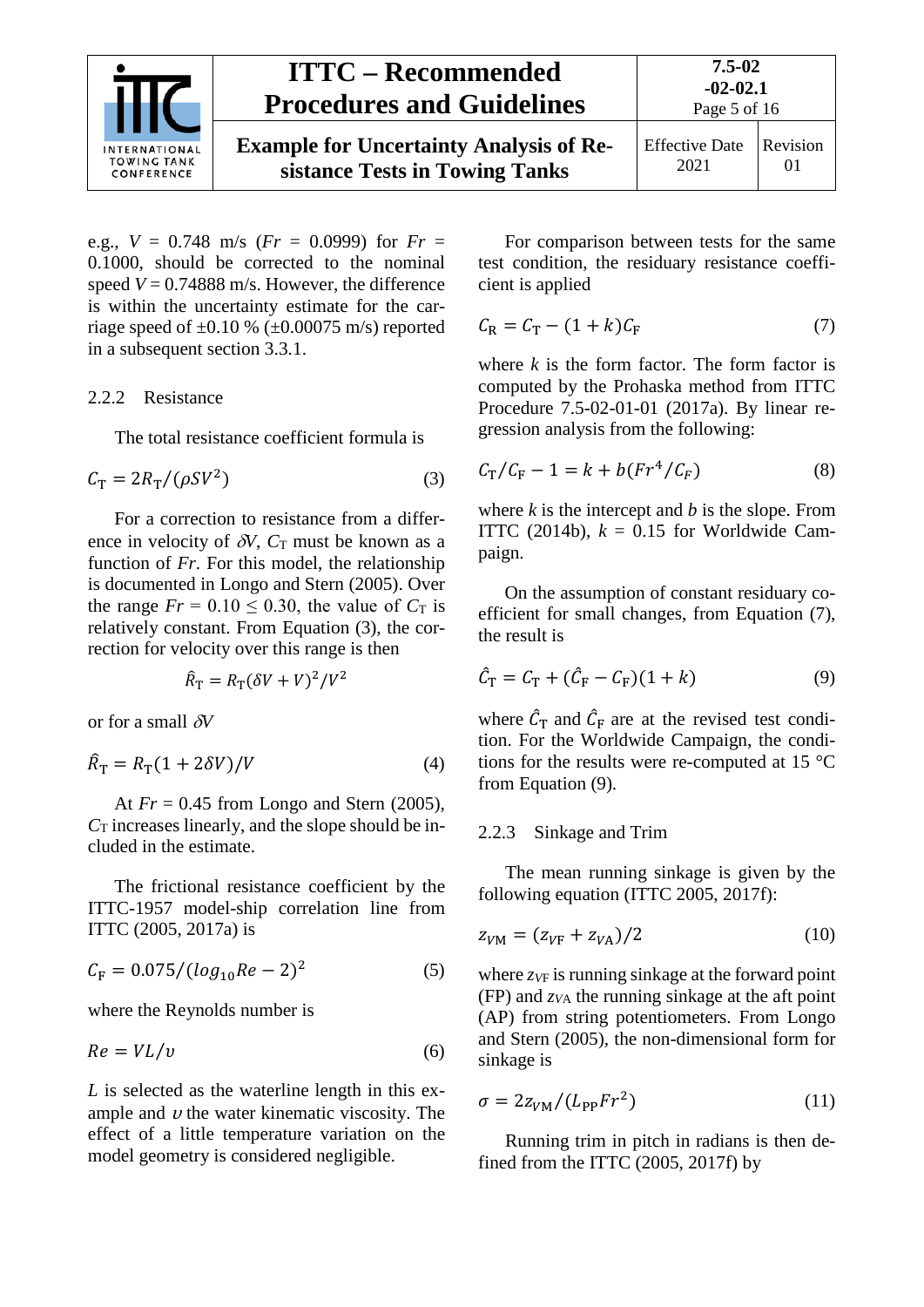

$$
\theta_D = \tan^{-1}(z_{VF} - z_{VA})/L \tag{12}
$$

For small pitch angles, Equation [\(12\)](#page-5-3) is approximately

<span id="page-5-4"></span>
$$
\theta_D \approx (z_{VF} - z_{VA})/L \tag{13}
$$

where *L* is the distance between the strings of the string potentiometers. From Longo and Stern (2005), the non-dimensional trim is

$$
\tau = 2(z_{VF} - z_{VA})/(L_{PP}Fr^2)
$$
 (14)

However, for consistency with Equation [\(13\),](#page-5-4) the length should be the distance between the strings of the string potentiometers.

### <span id="page-5-0"></span>**2.3 Data of Resistance Measurement**

The data of resistance measurements of nine (9) repeat tests, as examples, for  $Fr = 0.10, 0.28$ , and 0.41, are given in [Table 2,](#page-5-5) corresponding to the nominal temperature 16.5 °C. The applied force during calibration from ITTC 7.5-01-03- 01 (2017g) and OIML (2004) is

<span id="page-5-6"></span>
$$
F = mg(1 - \rho_A/\rho_M) \tag{15}
$$

where  $m$  is the nominal total mass of weights,  $q$ local gravity,  $\rho_A = 1.2$  kg/m<sup>3</sup> air density, and  $\rho_M$ 8,000 kg/ $m<sup>3</sup>$  the conventional density of the weights. At CSSRC, local  $g$  is 9.7946 m/s<sup>2</sup>. The value of local  $q$  as computed from ITTC  $(2017g)$  is 9.79439 ±0.00020 m/s<sup>2</sup>. An estimate of local  $g$  anywhere in the world was provided<br>by Physikalisch-Technische Bundesanstalt Physikalisch-Technische (PTB), Braunschweig , Germany, at their web page: [http://www.ptb.de/cartoweb3/SISpro](http://www.ptb.de/cartoweb3/SISproject.php)[ject.php.](http://www.ptb.de/cartoweb3/SISproject.php) For the calibration stand, the mass is the sum of the weights:

$$
m = \sum_{i=1}^{n} m_i \tag{16}
$$

<span id="page-5-3"></span>From Equation [\(4\),](#page-4-5) the resistance correction to the nominal  $Fr = 0.10$  for the velocity differential of 0.001 m/s at the average load of 5.343 N is 1.34 or an increase of 34 %.

<span id="page-5-5"></span>Table 2: Data of resistance measurement

<span id="page-5-7"></span>

| Total Resistance $(16.5 °C)$ _April_30_2013 |             |             |             |
|---------------------------------------------|-------------|-------------|-------------|
| $R_{\rm T}$ (N)                             | $Fr = 0.10$ | $Fr = 0.28$ | $Fr = 0.41$ |
| Run#1                                       | 5.298       | 44.64       | 148.06      |
| Run#2                                       | 5.288       | 44.21       | 148.03      |
| Run#3                                       | 5.425       | 44.64       | 147.62      |
| Run#4                                       | 5.386       | 44.64       | 148.22      |
| Run#5                                       | 5.416       | 44.68       | 146.79      |
| Run#6                                       | 5.327       | 44.64       | 146.96      |
| <b>Run #7</b>                               | 5.347       | 44.90       | 146.98      |
| Run#8                                       | 5.327       | 44.46       | 146.80      |
| <b>Run #9</b>                               | 5.269       | 44.82       | 147.51      |
| Average                                     | 5.343       | 44.62       | 147.44      |
| Std. Dev.                                   | 0.056       | 0.20        | 0.58        |
| $q = 9.7946$ m/s <sup>2</sup>               |             |             |             |

### <span id="page-5-2"></span><span id="page-5-1"></span>**3. UNCERTAINTY EVALUATION**

## **3.1 Model Ballasting**

The model hull with the instruments mounted on-board is ballasted to its displacement mass, ∆, that is determined by its nominal displacement volume,  $\nabla$ , and the mass density of towing tank water,  $\rho$ , at the temperature (16.5) °C) measured the day before test,

$$
\Delta = \rho \nabla = 551.073 \text{ kg} \tag{17}
$$

As a result, the model was measured 551.0 kg by a digital scale with an expanded uncertainty of  $\pm 0.5$  kg or  $\pm 0.091$  % relative uncertainty.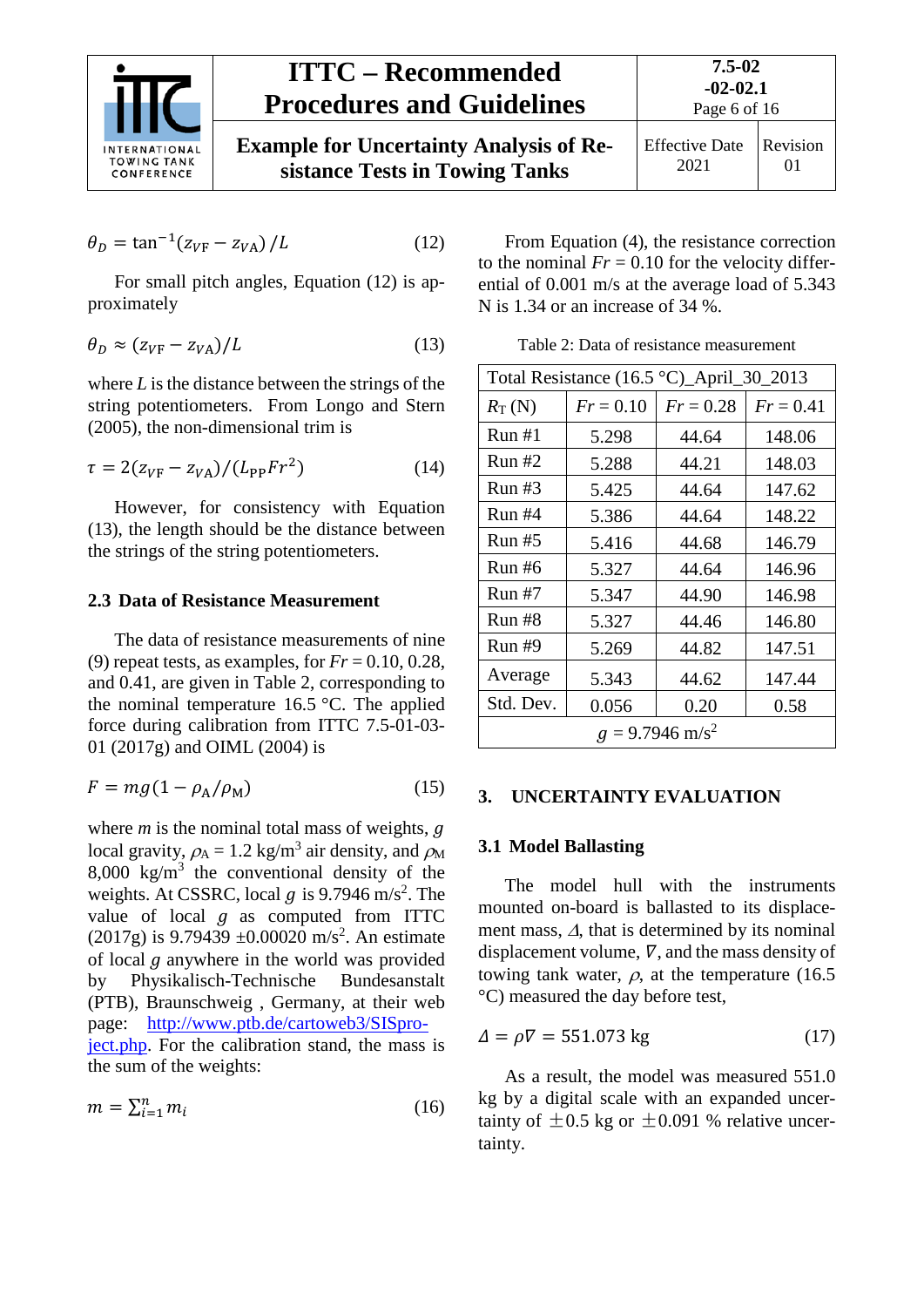

The uncertainty in displacement may also be estimated from the uncertainty in the location of the waterline. The expanded uncertainty is

<span id="page-6-3"></span>
$$
U_{\Delta} = \rho A_{\rm W} U_T \tag{18}
$$

where  $\rho$  is the density of the water and  $U_T$  is the uncertainty in the draught or location of the waterline. As an estimate with  $U_T = 1.0$  mm, water density of 998.86 kg/m<sup>3</sup>, and  $A_{\rm W} = 3.3968$  m<sup>2</sup> from [Table 1,](#page-3-2) the estimated uncertainty in displacement is  $\pm 3.4$  kg or  $\pm 0.62$  %.

The uncertainty in wetted surface area may also be estimated from the displacement. From ITTC (2014c), the uncertainty is

<span id="page-6-4"></span>
$$
U_S/S = (2/3)U_{\Delta}/\Delta \tag{19}
$$

From the above uncertainty in displacement, the expanded relative uncertainty in *S* is  $\pm 0.41$  $\%$ .

Temperature variation of the tank water with time and location is within  $\pm 0.10$  °C during the model tests, with the uncertainty in the thermometer calibration of  $\pm$  0.20 °C, combined and expanded uncertainty in water temperature during the test is  $\pm 0.22$  °C. From ITTC 7.5-02-01-03 (2011), the water density is 998.863  $\pm 0.037 \text{ kg/m}^3 \ (\pm 0.0037 \ \text{\%}).$ 

The static trim and heel angles of the hull are trimmed to be within  $\pm 0.05^{\circ}$  and  $\pm 0.15^{\circ}$ , respectively. These uncertainties are assumed negligible to the wetted surface area and resistance of the hull model.

#### <span id="page-6-0"></span>**3.2 Model Installation**

Uncertainties from installation related to the hull resistance are mainly attributed to the alignment between the longitudinal centrelines of hull, resistance dynamometer, towing guide and towing tank/towing carriage rails.

In this example, the misalignment between the centreline of hull and the towing force of dynamometer is estimated to be within  $\pm 0.10^{\circ}$ , which results in a negligible uncertainty in the model hull resistance measurement. In general, to evaluate the uncertainty of the model hull resistance is not practical due to the misalignment of the hull and tank except if a suitable sideforce measurement dynamometer is installed.

#### <span id="page-6-2"></span><span id="page-6-1"></span>**3.3 Instrument Calibration**

#### 3.3.1 Tachometer for Towing Speed

The tachometer for towing carriage speed is mainly composed of a trailing wheel and encoder and the towing carriage is calibrated regularly. The carriage speed is

$$
V = \pi DN \tag{20}
$$

where *D* is the diameter of the wheel, *N* is the rotational rate from the encoder and timing system. The uncertainty of towing speed for the range  $0.75 \sim 3.5$  m/s can be estimated as  $0.10\%$ . although the uncertainty is less than 0.10 % for speeds greater than 1.0 m/s.

From Equation [\(2\)](#page-3-3) and the law of propagation of uncertainty, the relative uncertainty in Froude number is

$$
U_{Fr}/Fr = \sqrt{(U_V/V)^2 + (U_L/(2L))^2}
$$
 (21)

For  $U_V = \pm 0.10$  % and  $U_L = \pm 0.05$  %, the relative expanded uncertainty in *Fr* is ±0.10 %.

From Equatio[n \(6\),](#page-4-6) the expanded uncertainty in Reynolds number is as follows:

$$
U_{Re}/Re = \sqrt{(U_V/V)^2 + (U_L/(L))^2 + (U_v/(v))^2}
$$
 (22)

where kinematic viscosity is determined by the water temperature from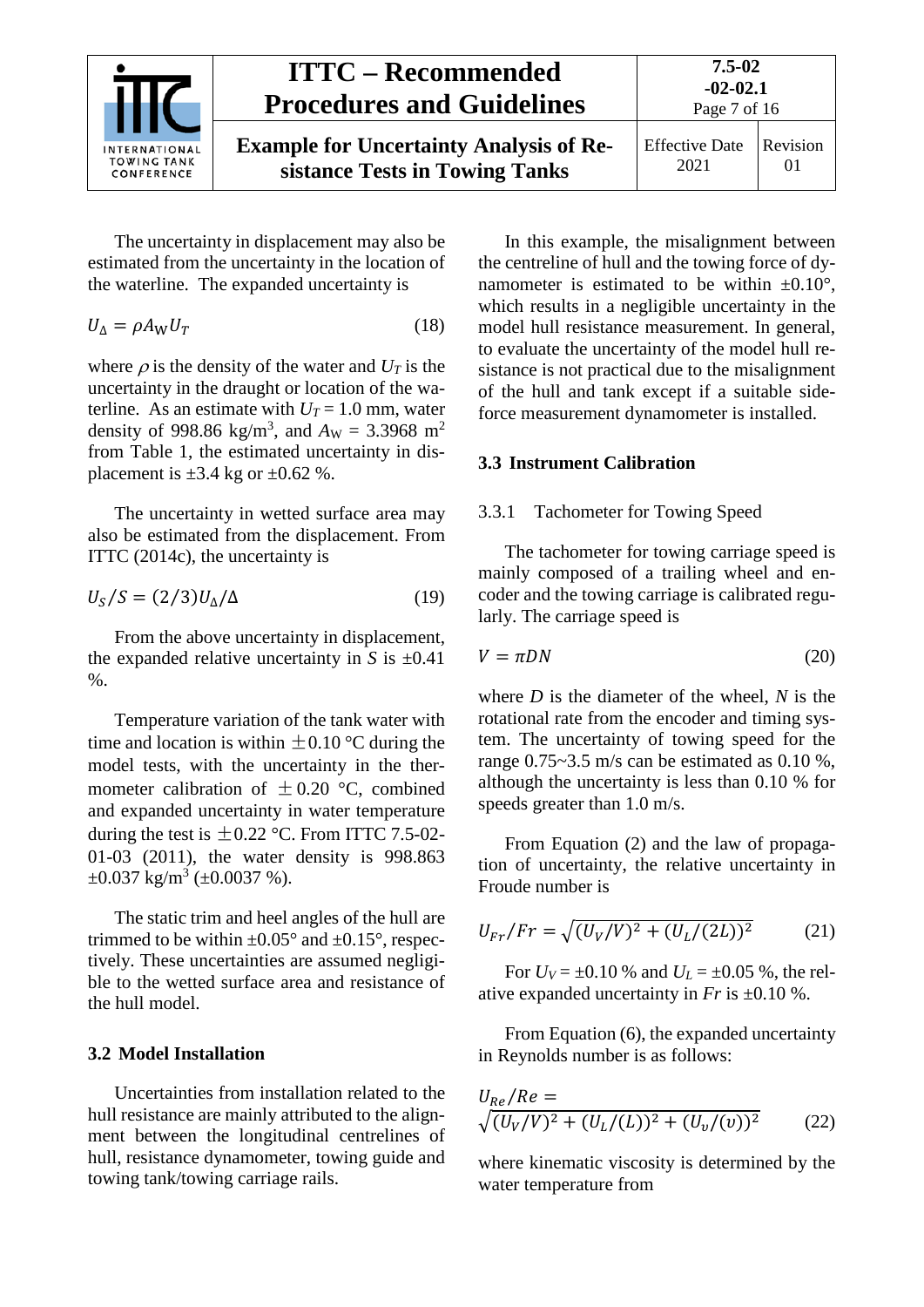

$$
U_{\nu}/\nu = (\partial \nu/\partial t)U_t/\nu \tag{22a}
$$

From the previous values of *V* and *L* and the uncertainty in viscosity of  $U_v = \pm 0.57$  % from ITTC (2011) and an uncertainty in temperature of 0.22 °C, the expanded uncertainty in Reynolds number is  $\pm 0.58$  %. The uncertainty is dominated by viscosity.

#### <span id="page-7-0"></span>3.3.2 Dynamometer for Resistance

The dynamometer was calibrated before model tests according to the ITTC Procedure 7.5-01-03-01 (2017g). The calibration range is chosen as not less than 1.5 times the maximum of hull drag that is estimated beforehand. In this example, the maximum load is selected as 32 kg or 313 N. Eleven loads are implemented by weights and randomly applied three times for each load as shown in [Figure 1.](#page-7-1)



<span id="page-7-1"></span>Figure 1: Calibration loadings for dynamometer

The fitting curve for predicting force is obtained by linear regression,

$$
F(N) = 81.800 \times Voltage(V)
$$
 (23)

with a standard error of estimate, *SEE*, of

$$
SEE = 0.0852 \text{ N} \tag{24}
$$

which will result in a standard uncertainty of resistance measurement,

$$
u_{R_{\rm T}} = 0.0852 \text{ N} \tag{25}
$$

Application of *SEE* as an uncertainty estimate under-estimates the uncertainty. A better method is the prediction limit from linear regression analysis as described by ITTC (2017g).

The average resistances measured, in this example, at *Fr* = 0.10, 0.28, and 0.41 are 5.343, 44.62, and 147.44 N, respectively. The relative expanded uncertainties with  $k = 2$  corresponding to the calibration component are about 3.2 %, 0.38 %, and 0.12 %, respectively. At the velocity correction for  $Fr = 0.10$ , load correction of 34 % is significantly larger than the uncertainty in measurement from the dynamometer.

Additionally, the weights for loading are rated the OIML Class  $M<sub>2</sub>$  (2004), which have a tolerance of 0.015 %. With the tolerance applied as the expanded uncertainty, such uncertainty component related to weights is negligible in the total resistance measurement,  $R_T$ .

The dynamometer is checked after tests by successively loading and unloading weights of 5 kg, 10 kg, 15 kg, 20 kg, 25 kg, and 30 kg. The deviation of checking result from Equation [\(23\)](#page-7-2) is 0.014 % and negligible, which confirms the reproducibility of dynamometer measurements during the tests. Reproducibility is as defined in JCGM (2008).

For the relative uncertainty in  $C_T$  from Equation [\(3\)](#page-4-2) during testing and the law of propagation on uncertainty, the relative uncertainty is

<span id="page-7-2"></span>
$$
U_{C_T} / C_T = \sqrt{\frac{(U_{R_T}/R_T)^2 + (U_\rho/\rho)^2}{(2U_V/V)^2 + (U_S/S)^2}}
$$
 (26)

where density is determined by the water temperature from

$$
U_{\rho}/\rho = (\partial \rho/\partial t)U_t/\rho \qquad (26a)
$$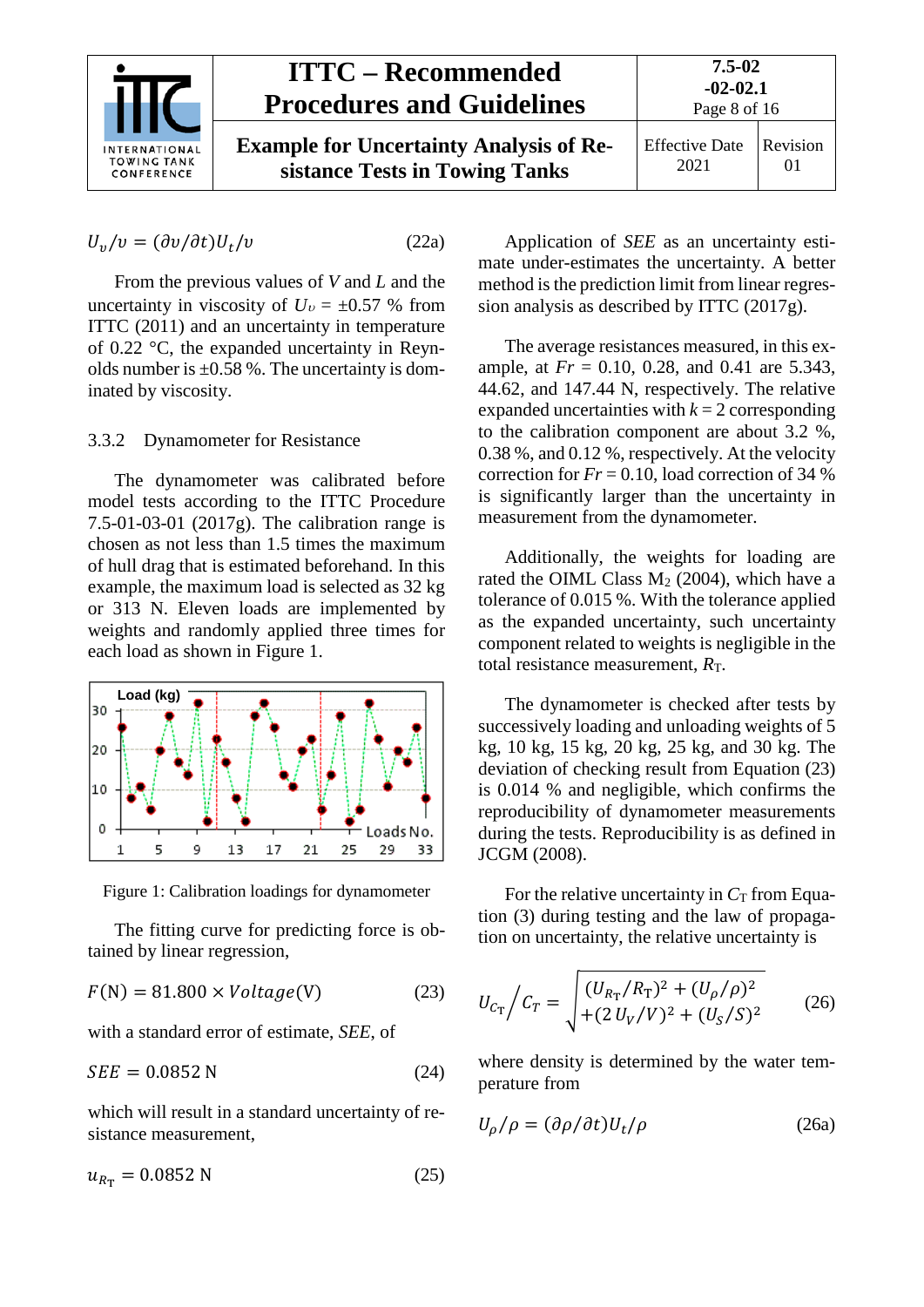

The density and its derivative as a function of temperature are listed in ITTC Procedure 7.5- 02-01-03 (2011).

#### <span id="page-8-0"></span>3.3.3 Devices for Sinkage and Trim

On basis of the potentiometer specification, the expanded uncertainty is 0.10 % $\times$ 400 mm = 0.40 mm. Since the same specification is applied, the uncertainty in measurement is correlated. From Equation [\(10\),](#page-4-7) the expanded uncertainty is

$$
U_{ZVM} = (U_{ZVF} + U_{ZVA})/2 = U_z \tag{27}
$$

Thus, the measured uncertainty in sinkage is  $\pm 0.40$  mm. For a better estimate of the uncertainty, the string pots should be calibrated. Equation [\(27\)](#page-8-2) will also apply to calibration string potentiometers since they would be calibrated against the same calibration reference, and the uncertainty result will be correlated.

Similarly, from Equation [\(13\)](#page-5-4) excluding the uncertainty in *L*, the uncertainty in trim will be zero (0) due to the difference.

$$
U_{\theta D} = (U_{zVF} - U_{zVA})/L = 0
$$
 (28)

where  $L = 4294$  mm. The relative uncertainty in trim is then primarily from the uncertainty in distance between the string potentiometers.

<span id="page-8-3"></span>
$$
U_{\theta D}/\theta_D = U_L/L \qquad (29)
$$

The estimated deviation is  $\pm 2.0$  mm for the distance (4294 mm) between potentiometers. From Equation [\(29\),](#page-8-3) the relative uncertainty is  $\pm 0.046$  %. The verticality within  $\pm 0.1^{\circ}$  of their installation will have a negligible contribution to the uncertainties of sinkage and trim measurements.

No analytic relationship exists between the

ship model resistance and running trim and sinkage. They are among the parameters for validating CFD, running trim and sinkage can also provide indispensable information for analysing repeat tests and performing inter-laboratory comparison of resistance tests.

#### <span id="page-8-1"></span>3.3.4 Thermometer for Water Temperature

<span id="page-8-2"></span>The digital thermometer has a display resolution of 0.1 °C. From its technical specification, the uncertainty of the thermometer is quoted as 0.2 °C. From the daily variation in water temperature and the calibration uncertainty, the estimated combined and expanded uncertainty is  $\pm 0.22$  °C as reported in a previous section on water density.

In this example, the water temperatures measured during nine repeat sets of tests are shown i[n Figure 2.](#page-8-4) The mean temperature is 16.5  $\mathrm{C}$ .



<span id="page-8-4"></span>Figure 2: Water temperature measured in tank

For water at  $16.5 \pm 0.22$  °C, the water kinematic viscosity from ITTC Procedure 7.5-02-01- 03 (2011) is  $(1.0950 \pm 0.0063) \times 10^{-6}$  m<sup>2</sup>/s or  $+0.56\%$ .

The relative uncertainty in the friction coefficient for each tow speed is estimated by

$$
U_{\rm CF}/(C_{\rm F}) = 0.87(U_v/v)/(\log_{10} Re - 2) \quad (30)
$$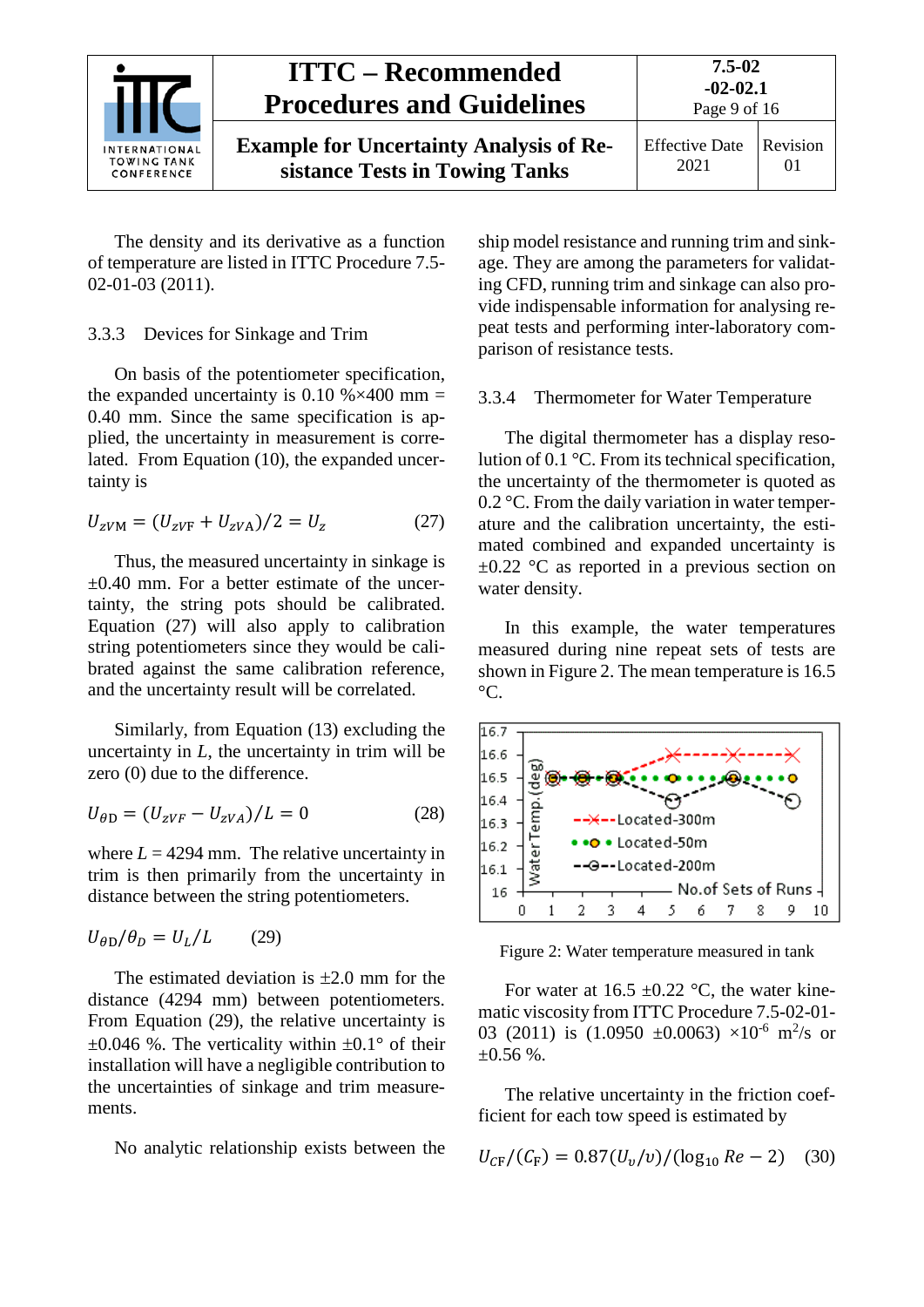

In this example, at *Fr* = 0.10, 0.28, and 0.41, the values of *Re* are  $3.9 \times 10^6$ ,  $1.1 \times 10^7$ , and  $1.6 \times 10^7$ , respectively. Then, the relative uncertainties of  $C_F$  are 0.11, 0.098, and 0.094 % for *Fr* = 0.10, 0.28, and 0.41, respectively.

#### <span id="page-9-1"></span><span id="page-9-0"></span>**3.4 Repeat Tests**

#### 3.4.1 Resistance

The means, standard deviations (*s*), minimums and maximums of measured resistance at water temperature 16.5 °C in 9 repeat tests are given Table 4 for all three *Fr*. No outliers are observed.

The mean of repeat measurements is usually adopted as the best estimate for a measurand. The standard uncertainty component of the mean from *n* repeat tests with a standard deviation, *s*, is estimated from JCGM (2008) and ITTC Procedure 7.5-02-01-01 (2014a) by

$$
u_{A} = s/\sqrt{n} \tag{31}
$$

The expanded uncertainty at the 95 % confidence level by the Type A method is then for a specific test

$$
U_{\rm A} = k u_{\rm A} \tag{32}
$$

where usually  $k = 2$  but for the Student-*t*  $k = 2.3$ for 9 samples. However, if the result is applied to a future event such a applying the model test result to a full-scale ship or calibration data to as test, then the prediction limit at the 95 % level applies as follows from ITTC Procedure 7.5-02- 01-07 and 7.5-01-03-01 (2017c, g) and Devore (2008):

<span id="page-9-3"></span>
$$
U = ks\sqrt{1 + 1/n} \tag{33}
$$

For 9 repeat tests with the Student-*t* as the coverage factor, Equation [\(33\)](#page-9-3) becomes:

$$
U = 2.43 \text{ s} \tag{34}
$$

From [Table 4,](#page-9-4) the uncertainty of measurement in resistance tests for this hull model is estimated at nominally  $\pm 2.5$  % for  $Fr = 0.10$ ,  $\pm$ 1.0 % for  $Fr = 0.28$ , and  $Fr = 0.41$ , respectively, at 95 % prediction limit.

Table 3: Statistical analysis of repeat measurement for resistance

| Fr   | $R_{\rm T}$ (N)_(16.5 °C) |      |        |        |  |
|------|---------------------------|------|--------|--------|--|
|      | Mean                      | s(%) | Min    | Max    |  |
| 0.10 | 5.337                     | 1.04 | 5.269  | 5.464  |  |
| 0.28 | 44.62                     | 0.45 | 44.46  | 44.90  |  |
| 0.41 | 147.44                    | 0.39 | 146.79 | 148.22 |  |

<span id="page-9-4"></span>Table 4: Uncertainty of repeat measurements for resistance

| Fr   | $R_{\rm T}$ (N) (16.5 °C) |              |      |         |  |
|------|---------------------------|--------------|------|---------|--|
|      | Mean                      | $u_A$ $(\%)$ | s(%) | $U$ (%) |  |
| 0.10 | 5.337                     | 0.35         | 1.04 | 2.53    |  |
| 0.28 | 44.62                     | 0.15         | 0.45 | 1.09    |  |
| 0.41 | 147.44                    | 0.13         | 0.39 | 0.95    |  |

#### <span id="page-9-2"></span>3.4.2 Running Sinkage

No outlier was observed among all the running sinkages measured in nine repeat sets of runs. The uncertainty analysis for direct measurement of sinkage is given in [Table 5.](#page-9-5) The uncertainty of measurement is estimated at nominally  $\pm 1.0$  mm. No further detail is provided for the running sinkage measurement in this procedure.

<span id="page-9-5"></span>Table 5: Uncertainty of repeat measurement for running sinkage

| Fr   | Sinkage (mm) $(16.5 °C)$ |      |      |          |  |
|------|--------------------------|------|------|----------|--|
|      | Mean                     | ИA   |      | $\prime$ |  |
| 0.10 | $-1.08$                  | 0.11 | 0.33 | 0.80     |  |
| 0.28 | $-9.83$                  | 0.13 | 0.40 | 0.97     |  |
| 0.41 | $-24.86$                 | 0.10 | 0.31 | 0.75     |  |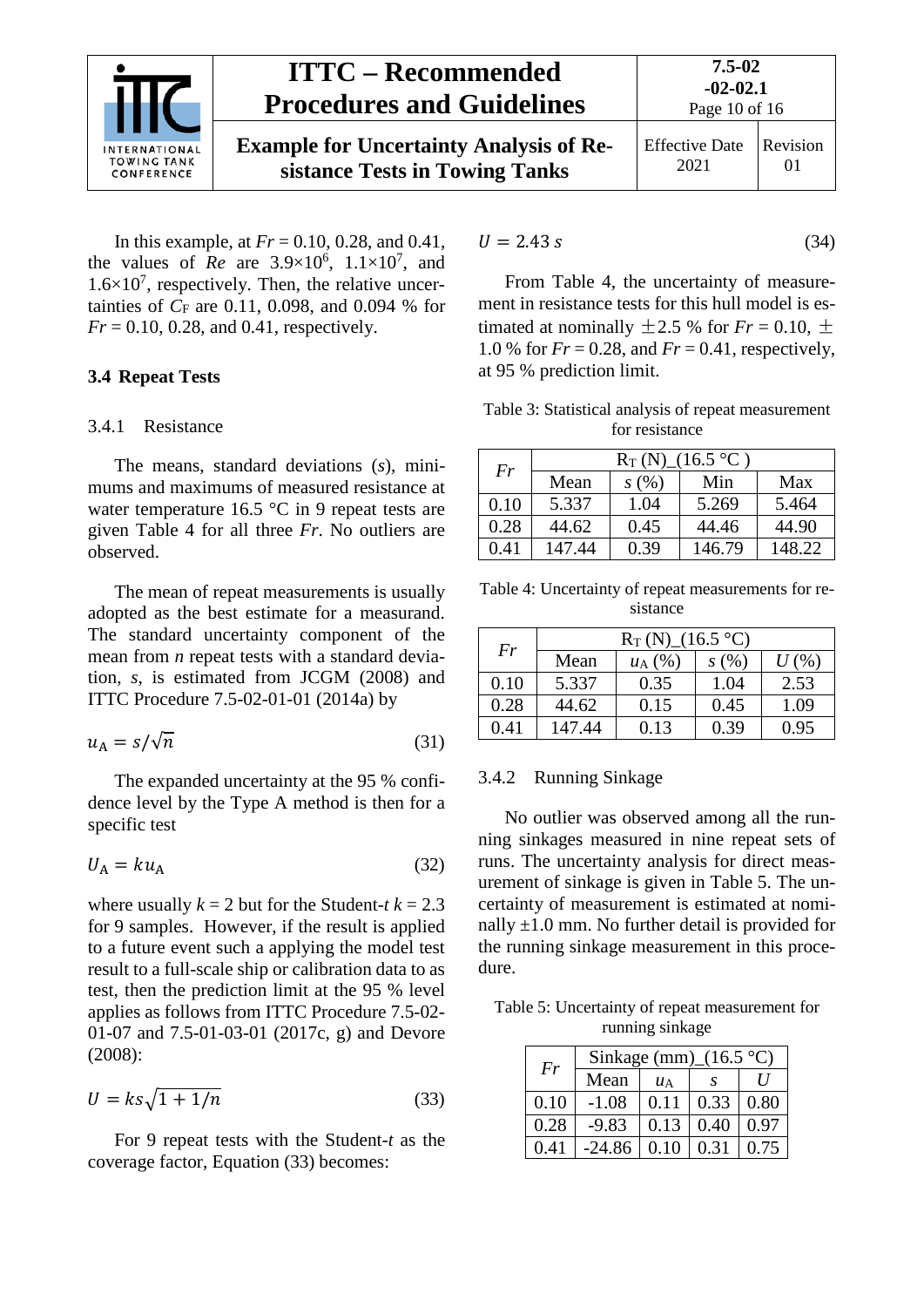

**Example for Uncertainty Analysis of Resistance Tests in Towing Tanks**

### <span id="page-10-0"></span>3.4.3 Running Trim

No outlier is observed among all the running trims measured in nine repeat sets of runs. The uncertainty analysis for direct measurement of trim is given in [Table 6.](#page-10-2) All the running trims are less than one degree and the uncertainty of repeat measurement is much less than 0.05°. Considering the accuracy of static trim is estimated within  $\pm 0.05^{\circ}$ , the repeat uncertainty of running trim is not significant. No further detail is provided for the running trim measurement in this procedure.

<span id="page-10-2"></span>Table 6: Uncertainty of repeat measurement for running trim

| Fr   | Trim (degrees) $(16.5 °C)$ |       |       |       |  |
|------|----------------------------|-------|-------|-------|--|
|      | Mean                       | ИA    |       | I     |  |
| 0.10 | $-0.004$                   | 0.005 | 0.015 | 0.036 |  |
| 0.28 | $-0.099$                   | 0.003 | 0.008 | 0.019 |  |
| 0.41 | 0.392                      | 0.004 | 0.013 | 0.032 |  |

#### <span id="page-10-1"></span>**3.5 Combination of Uncertainty Components of Resistance Measurement**

Based on the above analysis, all the significant components of uncertainty in resistance measurement are summarized and combined through RSS (Root-Sum-Square) as listed in the following [Table 7](#page-10-3) through Table 9.

<span id="page-10-3"></span>Table 7: Combination of uncertainty in measurement for resistance ( $Fr = 0.10$ )

|                                                                | a.                | Resistance, $R_T$ |             |
|----------------------------------------------------------------|-------------------|-------------------|-------------|
| $R_{\rm T}$ (Fr = 0.10,<br>$16.5^{\circ}C$                     | Type              | $U$ (%)           | Remark      |
| Dynamometer                                                    | B<br>$(\nu = 32)$ | 3.2               | dominant    |
| Repeat test,<br>Deviation                                      | A<br>$(n=9)$      | 2.5               | secondary   |
| Combined for single<br><i>test</i> ( <i>prediction limit</i> ) |                   | 4.1               | $U_c$       |
| Repeat test,<br>Deviation<br>οf<br>mean                        | $(n=9)$           | 0.80              | $U_{\rm A}$ |
| Combined for test avg<br><i>(confidence limit)</i>             |                   | 3.3               | $U_c$       |

b. Total resistance coefficient,  $C_T$ 

| $C_T$ (Fr=0.10,<br>16.5 °C              | Type         | $U$ (%) | Remark      |  |
|-----------------------------------------|--------------|---------|-------------|--|
| <b>Wetted</b> area                      | B            | 0.410   | negligible  |  |
| Speed                                   | B            | 0.200   | negligible  |  |
| Water<br>den-                           | B            | 0.004   | negligible  |  |
| Dynamome-                               | B            | 3.189   |             |  |
| ter                                     | $(\nu = 32)$ |         | dominant    |  |
| Repeat test,                            | A            | 2.540   | secondary   |  |
| Deviation                               | $(n=9)$      |         |             |  |
| Combined for single                     |              | 4.103   | $U_{\rm c}$ |  |
| <i>test</i> ( <i>prediction limit</i> ) |              |         |             |  |
| Repeat test,                            | A            |         |             |  |
| Deviation of                            | $(n=9)$      | 0.804   | $U_A$       |  |
| mean                                    |              |         |             |  |
| Combined for test avg                   |              | 3.321   | $U_c$       |  |
| (confidence limit)                      |              |         |             |  |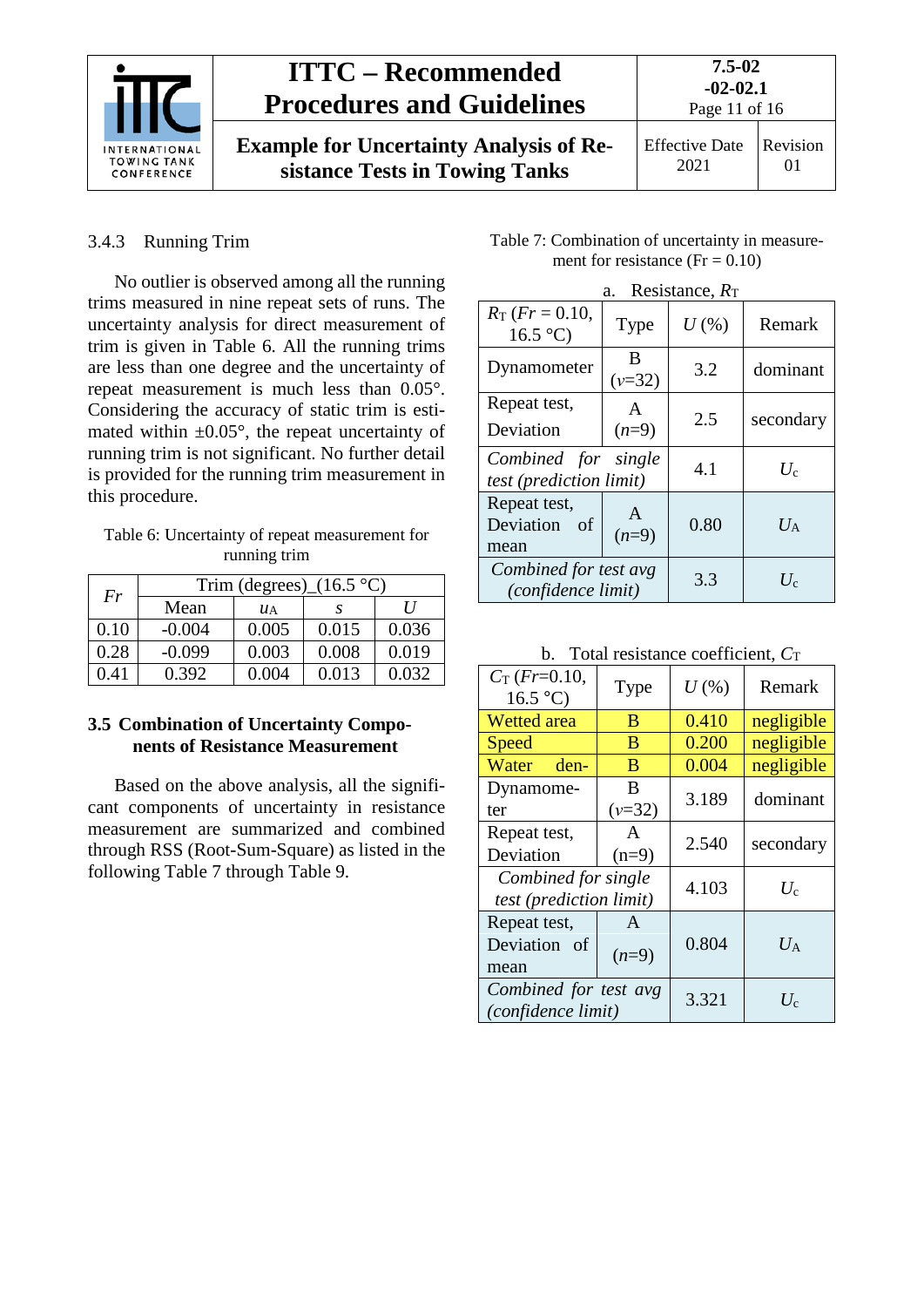

**Example for Uncertainty Analysis of Resistance Tests in Towing Tanks**

2021 01

| Table 8: Combination of uncertainty in measure- |
|-------------------------------------------------|
| ment for resistance $(Fr = 0.28)$               |

| Resistance, $R_T$<br>a.                                        |                         |         |             |
|----------------------------------------------------------------|-------------------------|---------|-------------|
| $R_{\rm T}$ (Fr = 0.28,<br>$16.5$ °C)                          | Type                    | $U$ (%) | Remark      |
| Dynamometer                                                    | B<br>$(v=32)$           | 0.38    | secondary   |
| Repeat test,<br>Deviation                                      | $\mathsf{A}$<br>$(n=9)$ | 1.1     | dominant    |
| Combined for single<br><i>test</i> ( <i>prediction limit</i> ) |                         | 1.2     | $U_c$       |
| Repeat test,<br>Deviation of<br>mean                           | A<br>$(n=9)$            | 0.34    | $U_{\rm A}$ |
| Combined for test avg<br>(confidence limit)                    |                         | 0.51    | $U_{c}$     |

|  |  | b. Total resistance coefficient, $C_T$ |  |
|--|--|----------------------------------------|--|
|--|--|----------------------------------------|--|

| $C_T$ (Fr=0.28,<br>16.5 °C                              | Type          | $U$ $(\%)$  | Remark         |
|---------------------------------------------------------|---------------|-------------|----------------|
| Wetted area                                             | B             | 0.410       | secondary      |
| Speed                                                   | B             | 0.200       | negligible     |
| <b>Water density</b>                                    | B             | 0.004       | negligible     |
| Dynamometer                                             | B<br>$(v=32)$ | 0.382       | secondary      |
| Repeat test,<br>Deviation                               | A<br>$(n=9)$  | 1.091       | dominant       |
| Combined for single test<br>( <i>prediction limit</i> ) | 1.243         | $U_{\rm c}$ |                |
| Repeat test,<br>Deviation<br>of<br>mean                 | A<br>$(n=9)$  | 0.345       | $U_\mathrm{A}$ |
| Combined for test avg<br>(confidence limit)             |               | 0.688       | $U_{\rm c}$    |

| Table 9: Combination of uncertainty in measure- |
|-------------------------------------------------|
| ment for resistance $(Fr=0.41)$                 |

| Resistance, $R_T$<br>a.                                        |                     |         |             |
|----------------------------------------------------------------|---------------------|---------|-------------|
| $R_T$ (Fr = 0.41,<br>16.5 °C                                   | Type                | $U$ (%) | Remark      |
| Dynamometer                                                    | R<br>$(\nu = 32)$   | 0.12    | negligible  |
| Repeat test,<br>Deviation                                      | A<br>$(n=9)$        | 0.95    | dominant    |
| Combined for single<br><i>test</i> ( <i>prediction limit</i> ) |                     | 0.96    | $U_c$       |
| Repeat test,<br>Deviation of<br>mean                           | $\Delta$<br>$(n=9)$ | 0.30    | $U_{\rm A}$ |
| Combined for test avg<br>(confidence limit)                    |                     | 0.32    | $U_c$       |

| Total resistance coefficient, $C_T$<br>b.             |                         |         |                |
|-------------------------------------------------------|-------------------------|---------|----------------|
| $C_T$ (Fr=0.41,<br>16.5 °C                            | Type                    | $U$ (%) | Remark         |
| Wetted area                                           | B                       | 0.410   | secondary      |
| Speed                                                 | B                       | 0.200   | negligible     |
| <b>Water density</b>                                  | B                       | 0.004   | negligible     |
| <b>Dynamometer</b>                                    | B<br>$(v=32)$           | 0.116   | negligible     |
| Repeat test,<br>Deviation                             | $\mathsf{A}$<br>$(n=9)$ | 0.952   | dominant       |
| Combined for single test<br><i>(prediction limit)</i> |                         | 1.062   | $U_{\rm c}$    |
| Repeat test,<br>Deviation of<br>mean                  | A<br>$(n=9)$            | 0.301   | $U_\mathrm{A}$ |
| Combined for test avg<br>(confidence limit)           |                         | 0.559   | $U_{\rm c}$    |

### <span id="page-11-0"></span>**3.6 Combination of Uncertainty Components of Measurement of Running Sinkage**

Based on the above analysis, all the significant components of uncertainty in measurement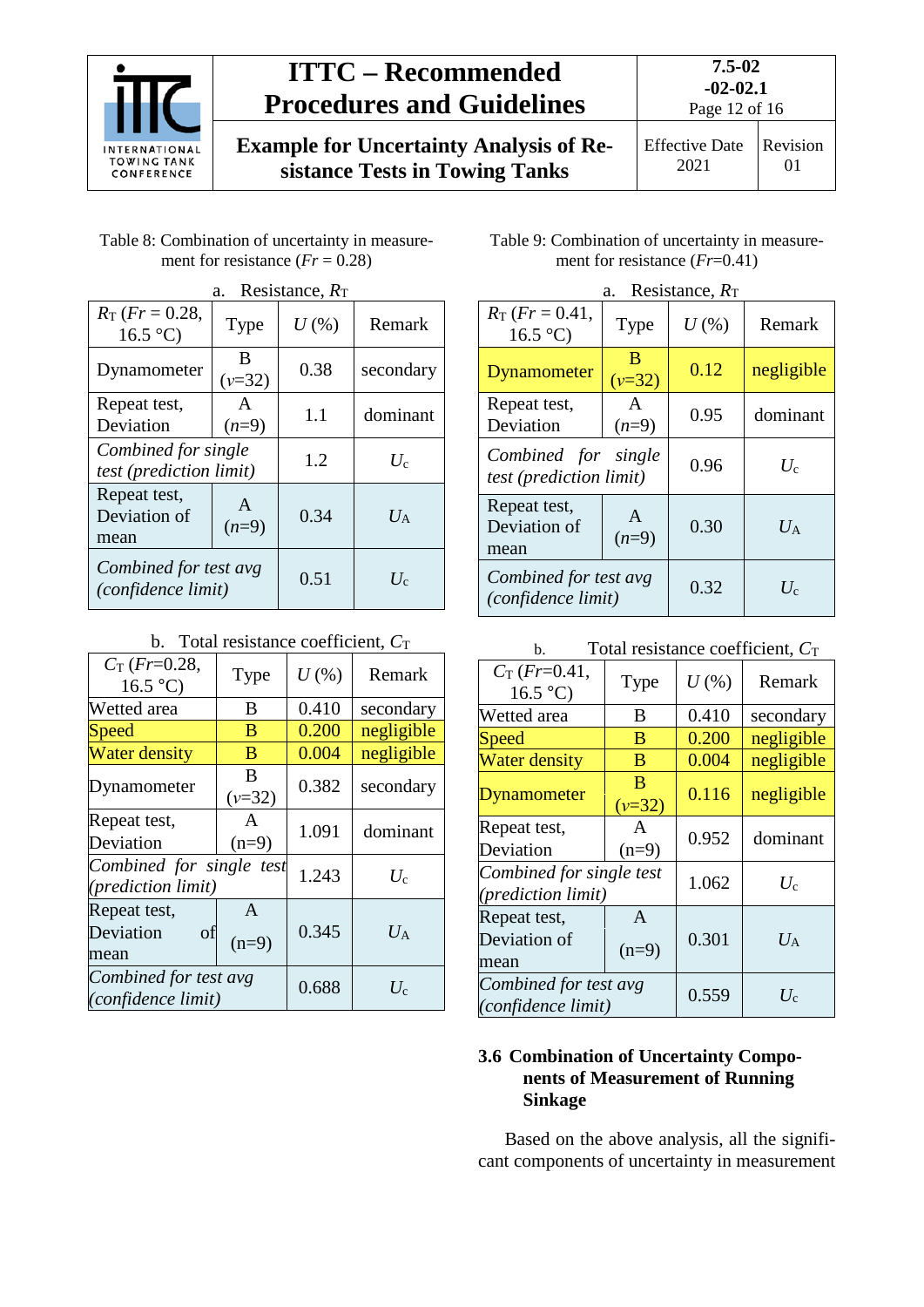

of running sinkage are summarized and combined through RSS as listed in the following [Ta](#page-12-1)[ble 10](#page-12-1) through [Table 12.](#page-12-2)

<span id="page-12-1"></span>Table 10: Combination of uncertainty in measurement for running sinkage  $(Fr = 0.10)$ 

| Sinkage<br>$(Fr=0.10)$                          | Type | $U$ (mm) | Remark    |  |
|-------------------------------------------------|------|----------|-----------|--|
| Potentiometer                                   | B    |          | secondary |  |
| Repeat test,<br>$A(n=9)$<br>Deviation           |      | 0.80     | dominant  |  |
| Combined for single test<br>(prediction limit)  | 0.89 | Uc       |           |  |
| Repeat test, Devi-<br>$A(n=9)$<br>ation of mean |      | 0.22     | <b>UA</b> |  |
| Combined for test avg<br>(confidence limit)     |      | 0.46     | Uc        |  |

Table 11: Combination of uncertainty in measurement for running sinkage (*Fr* = 0.28)

<span id="page-12-2"></span>

| Sinkage<br>$(Fr = 0.28)$                                | Type      | $U$ (mm) | Remark      |
|---------------------------------------------------------|-----------|----------|-------------|
| Potentiometer                                           | B         | 0.40     | secondary   |
| Repeat test, Devi-<br>ation                             | $A(n=9)$  | 0.97     | dominant    |
| Combined for single test<br>( <i>prediction limit</i> ) | 1.0       | $U_c$    |             |
| Repeat test, Devi-<br>ation of mean                     | A $(n=9)$ | 0.26     | $U_{\rm A}$ |
| Combined for test avg<br>(confidence limit)             |           | 0.46     | $U_c$       |

Table 12: Combination of uncertainty in measurement for running sinkage (*Fr*=0.41)

| Sinkage $(Fr=0.41)$                                   | Type     | $U$ (mm) | Remark      |
|-------------------------------------------------------|----------|----------|-------------|
| Potentiometer                                         | B        | 0.40     | secondary   |
| Repeat test, Devi-<br>ation                           | $A(n=9)$ | 0.75     | dominant    |
| Combined for single test<br><i>(prediction limit)</i> |          | 0.85     | $U_c$       |
| Repeat test, Devi- $A(n=9)$<br>ation of mean          |          | 0.20     | $U_{\rm A}$ |
| Combined for test avg<br>(confidence limit)           |          | 0.48     | $U_{\rm c}$ |

### <span id="page-12-0"></span>**4. REPORT OF UNCERTAINTY OF RE-SISTANCE MEASUREMENT**

The total resistances of the model ship measured in water temperature of 16.5 °C can be expressed as the following.

Measurement for a single test at the prediction limit

$$
\hat{R}_{\rm T} = R_{\rm T} [1 \pm k s \sqrt{1 + 1/n}] \tag{35}
$$

Measurement for average of repeat tests at the confidence limit

$$
\hat{R}_{\rm T} = R_{\rm T} [1 \pm ks/\sqrt{n}] \tag{36}
$$

where the coverage  $k = 2$  corresponds to the confidence level of 95% and *n* the number of repeat tests. The coverage factor may also be the Student-*t*. Usually, only two significant figures are retained in the expression of uncertainty values.

The measurement results (mean values of repeat tests) of this example are given in [Table 13](#page-13-0)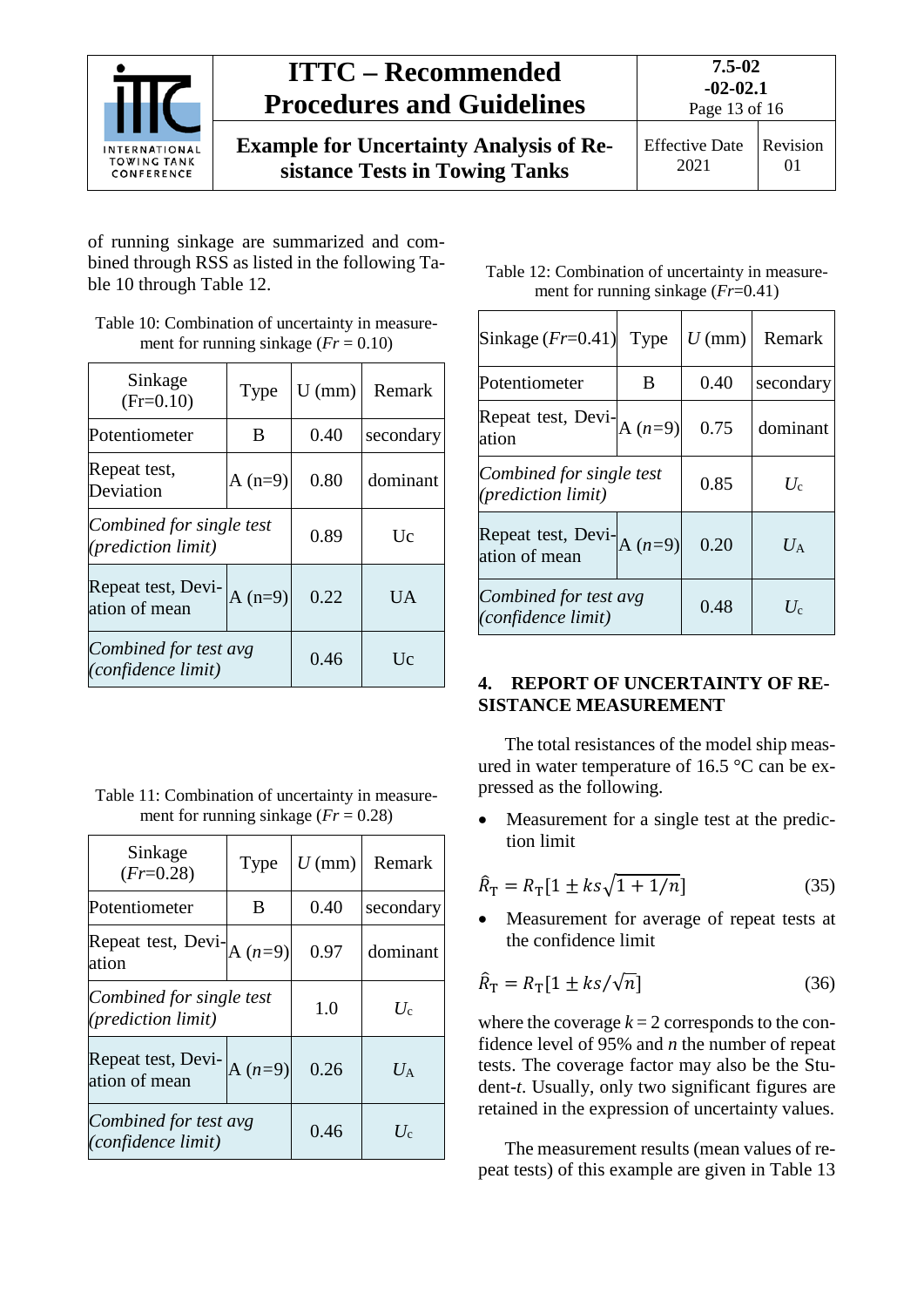| <b>INTERNATIONAL</b><br><b>TOWING TANK</b><br>CONFERENCE | <b>ITTC – Recommended</b><br><b>Procedures and Guidelines</b>                    | 7.5-02<br>$-02-02.1$<br>Page 14 of 16 |                      |
|----------------------------------------------------------|----------------------------------------------------------------------------------|---------------------------------------|----------------------|
|                                                          | <b>Example for Uncertainty Analysis of Re-</b><br>sistance Tests in Towing Tanks | <b>Effective Date</b><br>2021         | Revision<br>$\Omega$ |

and the corresponding non-dimensional values, i.e., the total resistance coefficients given in [Ta](#page-13-1)[ble 14.](#page-13-1)

<span id="page-13-0"></span>

| Table 13: Resistance with expanded uncertainty $(k)$ |
|------------------------------------------------------|
| $=$ 2) measured in fresh water of 16.5 °C            |

| Total Resistance at 16.5 °C |                   |            |          |
|-----------------------------|-------------------|------------|----------|
| Fr                          | Resistance        | Sinkage    | Trim     |
|                             | (N)               | (mm)       | $(de-$   |
| 0.10                        | $5.34 \pm 0.18$   | $-1.08$    | $-0.004$ |
|                             | $(\pm 3.3\% )$    | $\pm 0.46$ | ±0.051   |
| 0.28                        | 44.62 $\pm 0.31$  | $-9.83$    | $-0.099$ |
|                             | $(\pm 0.69\%)$    | $\pm 0.46$ | ±0.050   |
| 0.41                        | $147.44 \pm 0.84$ | $-24.86$   | 0.390    |
|                             | $(\pm 0.56\%)$    | $\pm 0.48$ | ±0.051   |

<span id="page-13-1"></span>Table 14: Resistance coefficient with expanded uncertainty  $(k = 2)$  in fresh water of 16.5 °C

| Total Resistance Coefficient at 16.5 °C |                       |            |           |
|-----------------------------------------|-----------------------|------------|-----------|
| Fr                                      | $C_{\rm T} (10^{-3})$ | Sinkage    | Trim      |
|                                         |                       | (mm)       | (degrees) |
| 0.10                                    | $3.94 \pm 0.13$       | $-1.08$    | $-0.004$  |
|                                         | $(\pm 3.3\% )$        | $\pm 0.46$ | ±0.051    |
| 0.28                                    | $4.193 + 0.029$       | $-9.83$    | $-0.099$  |
|                                         | $(\pm 0.69\%)$        | $\pm 0.46$ | ±0.050    |
| 0.41                                    | $6.462 \pm 0.036$     | $-24.86$   | 0.390     |
|                                         | $(\pm 0.56\%)$        | $\pm 0.48$ | ±0.051    |

From Equation [\(9\),](#page-4-4) the resistance coefficient at temperature of 16.5  $\degree$ C in [Table 14](#page-13-1) is converted to the nominal temperature 15 °C of fresh water in [Table 15.](#page-13-2)

The running sinkage and trim will provide important information for intra- and inter-laboratory comparison although, as shown in this example, their uncertainties from repeat measurements by the Type A method are not significant. Most of the uncertainty is from the Type B method.

For sinkage, most of the uncertainty is from the string potentiometers at all speeds in mm. The uncertainty in the average ranges from  $\pm 0.46$  to  $\pm 0.48$  mm with the string pot specification of  $\pm 0.40$  mm. Likewise, the uncertainty in trim is from the uncertainty in the measurement of  $\pm 0.050^{\circ}$  rather than the repeatability.

Additionally, with reference to this example, planning of routine resistance tests can focus on the dominant sources of uncertainties for an improvement in the quality of the test.

<span id="page-13-2"></span>Table 15: Resistance Coefficient with expanded uncertainty  $(k = 2)$  in fresh water of 15 °C

| Total Resistance Coefficient at 15 °C |                       |            |           |
|---------------------------------------|-----------------------|------------|-----------|
| Fr                                    | $C_{\rm T} (10^{-3})$ | Sinkage    | Trim      |
|                                       |                       | (mm)       | (degrees) |
| 0.10                                  | $3.97 \pm 0.13$       | $-1.08$    | $-0.004$  |
|                                       | $(\pm 3.3\% )$        | $\pm 0.46$ | ±0.051    |
| 0.28                                  | $4.216 \pm 0.029$     | $-9.83$    | $-0.099$  |
|                                       | $(\pm 0.69\%)$        | $\pm 0.46$ | ±0.050    |
| 0.41                                  | $6.483 + 0.036$       | $-24.86$   | 0.390     |
|                                       | $(\pm 0.56\%)$        | $\pm 0.48$ | ±0.051    |

In this example, the uncertainty of resistance measurement depends highly on the uncertainty of the dynamometer calibration and the number of repeat tests. Specifically, for this test at  $Fr =$ 0.10, the dynamometer calibration is the dominant contributor to the uncertainty while at *Fr* = 0.41, the standard deviation of the repeat tests dominates in the prediction limit. However, in the confidence interval for the average, the wetted surface area uncertainty at  $\pm 0.41$  % is dominant at  $Fr = 0.41$  in comparison to the combined uncertainty of  $\pm 0.56$  % for the total resistance coefficient,  $C$ <sub>T</sub>.

The uncertainty in the wetted surface area, *S*, for the total resistance coefficient,  $C_T$ , was computed from the uncertainty in uncertainty in the waterline location from Equations [\(18\)](#page-6-3) and [\(19\)](#page-6-4) rather than the model weight uncertainty from a single measurement. A single measurement before the test may not be representative of the weight during testing. Another method is to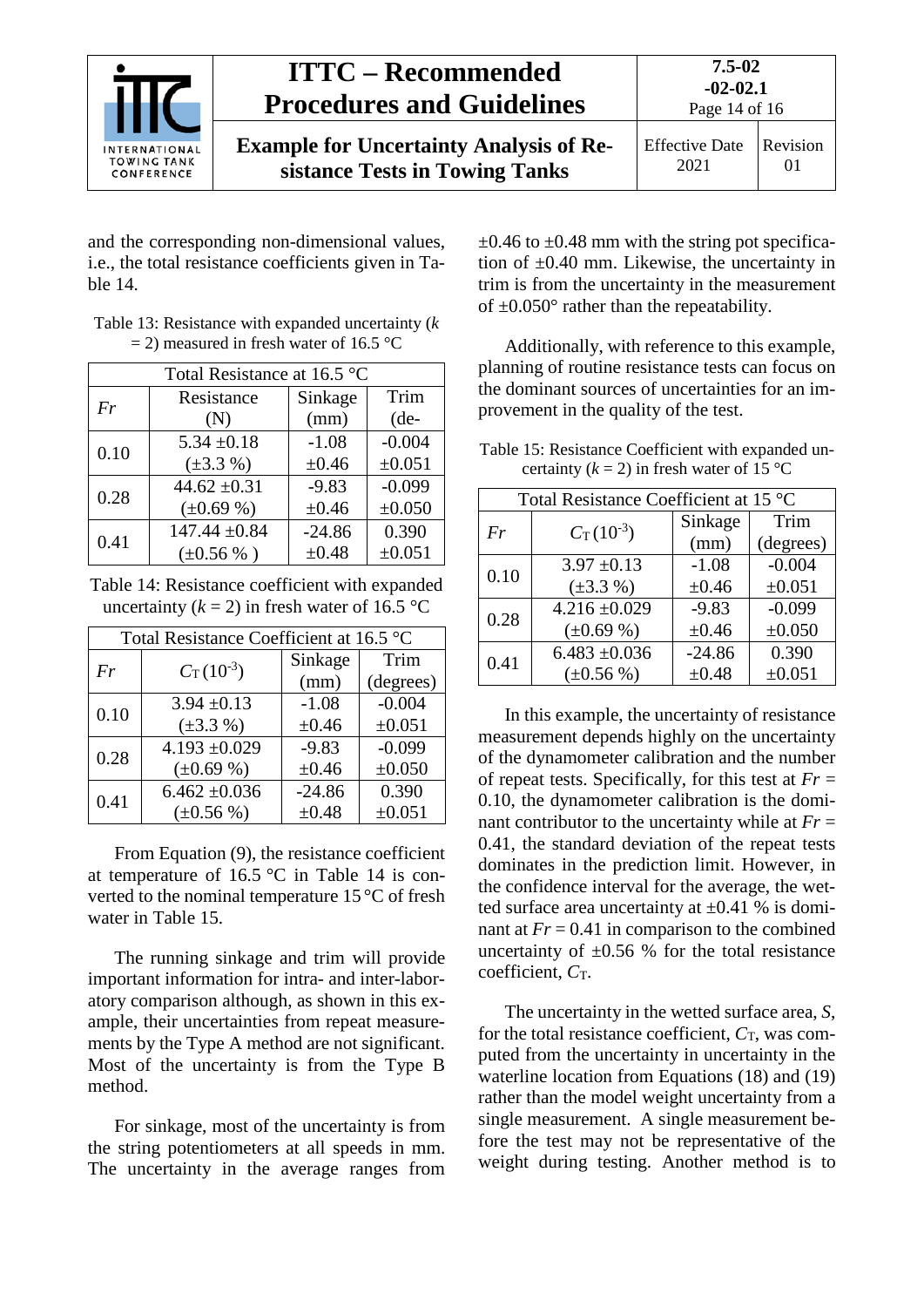

compute the wetted surface area from laser measurements of the model hull.

Uncertainty analysis assists in the identification of the proper instrumentation and adequate number of repeat tests to meet with a desired accuracy of measurement. Any improvement in an uncertainty estimate should focus on the dominant source of uncertainty.

#### <span id="page-14-1"></span><span id="page-14-0"></span>**5. LIST OF SYMBOLS**

#### **5.1 English**

| $A_{\rm M}$      | Midship section area                       | m <sup>2</sup>   |
|------------------|--------------------------------------------|------------------|
| $A_{W}$          | Water-plane area                           | m <sup>2</sup>   |
| $\boldsymbol{B}$ | Breadth at waterline                       | m                |
| $C_{\rm F}$      | Frictional resistance coefficient, Equa-   |                  |
|                  | tion $(5)$                                 | 1                |
| $C_{R}$          | Residuary resistance coefficient, Equa-    |                  |
|                  | tion $(7)$                                 | 1                |
| $C_{\rm T}$      | Total resistance coefficient, Equation (3) |                  |
|                  |                                            |                  |
| D                | Diameter                                   | m                |
| $\boldsymbol{F}$ | Force, Equation (15)                       | N                |
| Fr               | Froude number, Equation (2)                | 1                |
| g                | Local acceleration of gravity              | m/s <sup>2</sup> |
| k                | Coverage factor, usually $k = 2$           | 1                |
| k                | Form factor                                | 1                |
| L                | Length                                     | m                |
| $L_{PP}$         | Length between perpendiculars              | m                |
| $L_{\rm WL}$     | Length on waterline                        | m                |
| $\boldsymbol{m}$ | Mass                                       | kg               |
| N                | Rotational rate                            | rad/s            |
| $\boldsymbol{n}$ | Number of samples                          | 1                |
| $R_{\rm T}$      | <b>Total resistance</b>                    | N                |
| Re               | Reynolds number, Equation (6)              | 1                |
| S                | Wetted surface area                        | m <sup>2</sup>   |
| $\boldsymbol{S}$ | <b>Standard deviation</b>                  |                  |
| T                | Draught                                    | m                |
| $\boldsymbol{t}$ | Temperature                                | $\rm ^{\circ}C$  |
| U                | Expanded uncertainty, $U = ku$             |                  |
| $\boldsymbol{u}$ | Standard uncertainty                       |                  |
| V                | Velocity                                   | m/s              |
|                  |                                            |                  |

- *zV*<sup>F</sup> Forward running sinkage m
- <span id="page-14-2"></span>*zV*<sup>M</sup> Mean running sinkage, Equation [\(10\)](#page-4-7) m

#### **5.2 Greek**

| $\Lambda$           | Displacement                           | kg                |
|---------------------|----------------------------------------|-------------------|
| $\theta_{\rm D}$    | Running trim, Equations (12) (13)      | rad               |
| $\mu$               | Absolute viscosity                     | Pa·s              |
| $\boldsymbol{\eta}$ | Kinematic viscosity, $v = \mu/\rho$    | $m^2/s$           |
| $\rho$              | Density                                | kg/m <sup>3</sup> |
| $\sigma$            | Non-dimensional sinkage, Equation (11) |                   |
|                     |                                        |                   |
|                     | Non-dimensional trim, Equation (14)    |                   |

#### <span id="page-14-3"></span>**5.3 Other**

<span id="page-14-4"></span> $\nabla$  Volumetric displacement,  $\nabla = \Delta/\rho$  m<sup>3</sup>

#### **6. REFERENCES**

- Devore, Jay L., 2008, Probability and Statistics for Engineering and the Sciences, Seventh Edition, Thomson Brooks/Cole, USA.
- ITTC, 2005, "The Resistance Committee, Final Report and Recommendations to the 24<sup>th</sup> ITTC," Proceedings of the 24<sup>th</sup> International Towing Tank Conference, Volume I, pp. 17- 71.
- ITTC, 2011, "Fresh Water and Seawater Properties," ITTC Procedure 7.5-02-01-03, Revision 02,  $26<sup>th</sup>$  International Towing Tank Conference.
- ITTC, 2014a, "General Guideline for Uncertainty Analysis in Resistance Tests," ITTC Procedure 7.5-02-02-02, Revision 02, 27<sup>th</sup> International Towing Tank Conference. Revision 03,  $29<sup>th</sup> ITTC$  under review.
- ITTC, 2014b, "Resistance Committee, Final Report and Recommendations to the 27<sup>th</sup> ITTC," Proceedings of the 27<sup>th</sup> International